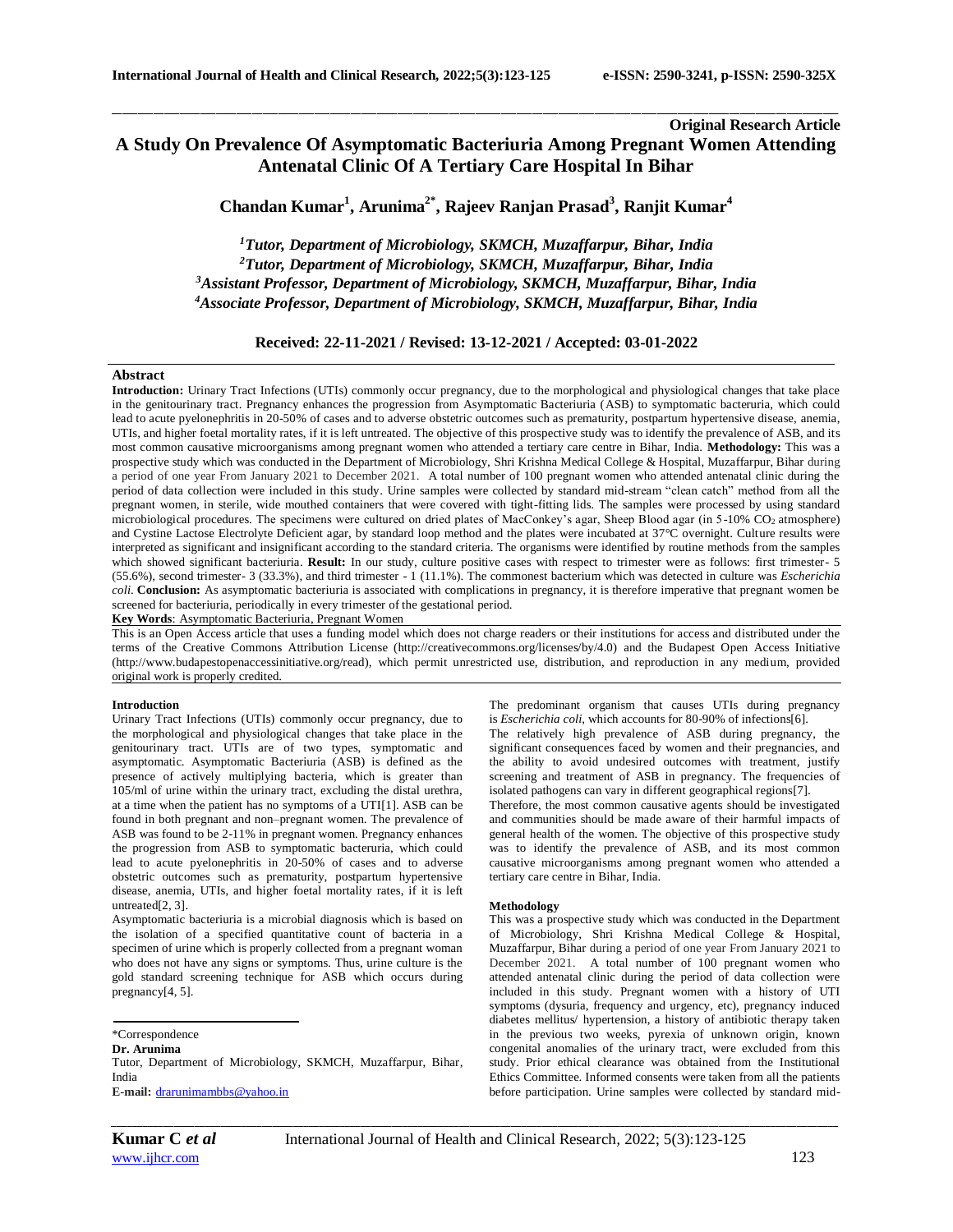\_\_\_\_\_\_\_\_\_\_\_\_\_\_\_\_\_\_\_\_\_\_\_\_\_\_\_\_\_\_\_\_\_\_\_\_\_\_\_\_\_\_\_\_\_\_\_\_\_\_\_\_\_\_\_\_\_\_\_\_\_\_\_\_\_\_\_\_\_\_\_\_\_\_\_\_\_\_\_\_\_\_\_\_\_\_\_\_\_\_\_\_\_\_\_\_\_\_\_\_\_\_\_\_\_\_\_\_\_\_\_\_\_\_\_\_\_\_\_\_\_\_\_\_\_\_\_\_\_\_\_\_\_\_\_\_\_\_\_\_ stream "clean catch" method from all the pregnant women, in sterile, wide mouthed containers that were covered with tight-fitting lids. The samples were processed by using standard microbiological procedures. The specimens were cultured on dried plates of MacConkey's agar, Sheep Blood agar (in 5-10% CO<sub>2</sub> atmosphere) and Cystine Lactose Electrolyte Deficient agar, by standard loop method and the plates were incubated at 37°C overnight. Culture results were interpreted as significant and insignificant according to the standard criteria. The organisms were identified by routine methods from the samples which showed significant bacteriuria.

All the data collected was entered and analyzed using SPSS ver. 21.0. Results has been depicted in forms of tables and figures, wherever relevant.

#### **Results**

Among 100 asymptomatic pregnant women who were screened, significant bacteriuria was found in only 9 cases. Among positive cultures which were obtained, a little less than half belonged to primigravidae and rest belonged to multigravidae. Highest incidence, 66.7% was reported in the age group of 21-30 years. In our study, culture positive cases with respect to trimester were as follows: first trimester- 5 (55.6%), second trimester- 3 (33.3%), and third trimester - 1 (11.1%). The commonest bacterium which was detected in culture was *Escherichia coli*.

|  | Table 1: Showing distribution of samples collected based on the results of culture obtained |
|--|---------------------------------------------------------------------------------------------|
|  |                                                                                             |

| <b>Results of culture</b> | <b>Number of cases</b> |  |  |
|---------------------------|------------------------|--|--|
| Significant bacteriuria   |                        |  |  |
| Insignificant bacteriuria |                        |  |  |
| Contamination             | 14                     |  |  |
| Sterile                   | 74                     |  |  |
| <b>Total</b>              | 100                    |  |  |



**Fig 1: Pie distribution of participants based on their age**

|  |  | Table 2: Distribution of cases based on bacterial isolates |  |
|--|--|------------------------------------------------------------|--|
|  |  |                                                            |  |

| <b>Bacterial isolates</b> | Number $(\% )$ |  |  |
|---------------------------|----------------|--|--|
| Escherichia coli          | 7(77.8%)       |  |  |
| Klebseilla pneumonia      | $1(11.1\%)$    |  |  |
| Enterococcus faecalis     | $1(11.1\%)$    |  |  |

### **Discussion**

Asymptomatic bacteriuria (ASB) in pregnant women is one of the important causative factors which results in premature or low birth infants, postpartum UTIs and higher foetal mortality rates. Women who have bacteriuria have a 20-50 fold increased risk of developing pyelonephritis as compared to women who do not have bacteriuria[2]. Those women who show positive cultures should be treated as per antimicrobial sensitivity patterns of the bacteria which are isolated from their samples, to prevent maternal and foetal morbidities. In this study, the prevalence of asymptomatic bacteriuria was 9%, which was similar to those seen in various other studies[8-13]. Neupane et al., (26%) and Imade et al., (45.3%) reported a higher prevalence[14, 15]. This variation may be explained by the fact that there were differences in the environments, social habits of the community, socio-economic statuses, and the standards of personal hygiene and education of the patients who were studied. In this study, the age group of 21-30 years showed the highest prevalence of infection (66.7%), followed by age group of 31-40 years (22.2%). Alghalibi et al.[16], reported a higher prevalence of UTIs in pregnant women who were aged 21-25 years and Turpin et al.[9], reported a higher prevalence of ASB in pregnant women who were aged 35-39 years. Advanced maternal age (of  $\geq$ 35years) was reported as a risk factor for asymptomatic bacteriuria[17]. The observed trend of bacteriuria in

this study and reports from other studies showed that the age range of 21-40 years served as the high risk group for development of UTIs in pregnant women.

In this study, incidence of asymptomatic bacteriuria was higher in multigravidae, which was similar to Roy et al.[18], and Obirikorang et al.,'s findings[12]. In this study, a higher rate of infection detection was seen in first trimester of pregnancy, which was similar to that seen in the study of Yahodara et al.[19], Studies done by Roy et al.[18], and Nath et al.[20], reported high rates of infection detection in second trimester. Turpin et al.[9], reported a high percentage of asymptomatic bacteriuria in the first and early second trimesters of pregnancy and attributed it to pregnant women reporting at the antenatal clinic for booking during these periods. The higher incidence in first trimester could be caused by hormonal changes occurring prior to occurrence of anatomical changes. Moreover, earliest study done by Kass explains that there is rare acquisition of bacteriuria after the second month of pregnancy[8].The bacteria which are responsible for asymptomatic bacteriuria are of faecal origin, which colonize the periurethral area. Different studies[10-12, 15, 21-23] have shown that *Escherichia coli* were the commonest isolate which was found; same was found in our study also. **Conclusion**

*\_\_\_\_\_\_\_\_\_\_\_\_\_\_\_\_\_\_\_\_\_\_\_\_\_\_\_\_\_\_\_\_\_\_\_\_\_\_\_\_\_\_\_\_\_\_\_\_\_\_\_\_\_\_\_\_\_\_\_\_\_\_\_\_\_\_\_\_\_\_\_\_\_\_\_\_\_\_\_\_\_\_\_\_\_\_\_\_\_\_\_\_\_\_\_\_\_\_\_\_\_\_\_\_\_\_\_\_\_\_\_\_\_\_\_\_\_\_\_\_\_\_\_\_\_\_\_\_\_\_\_\_\_\_\_\_\_\_\_\_*